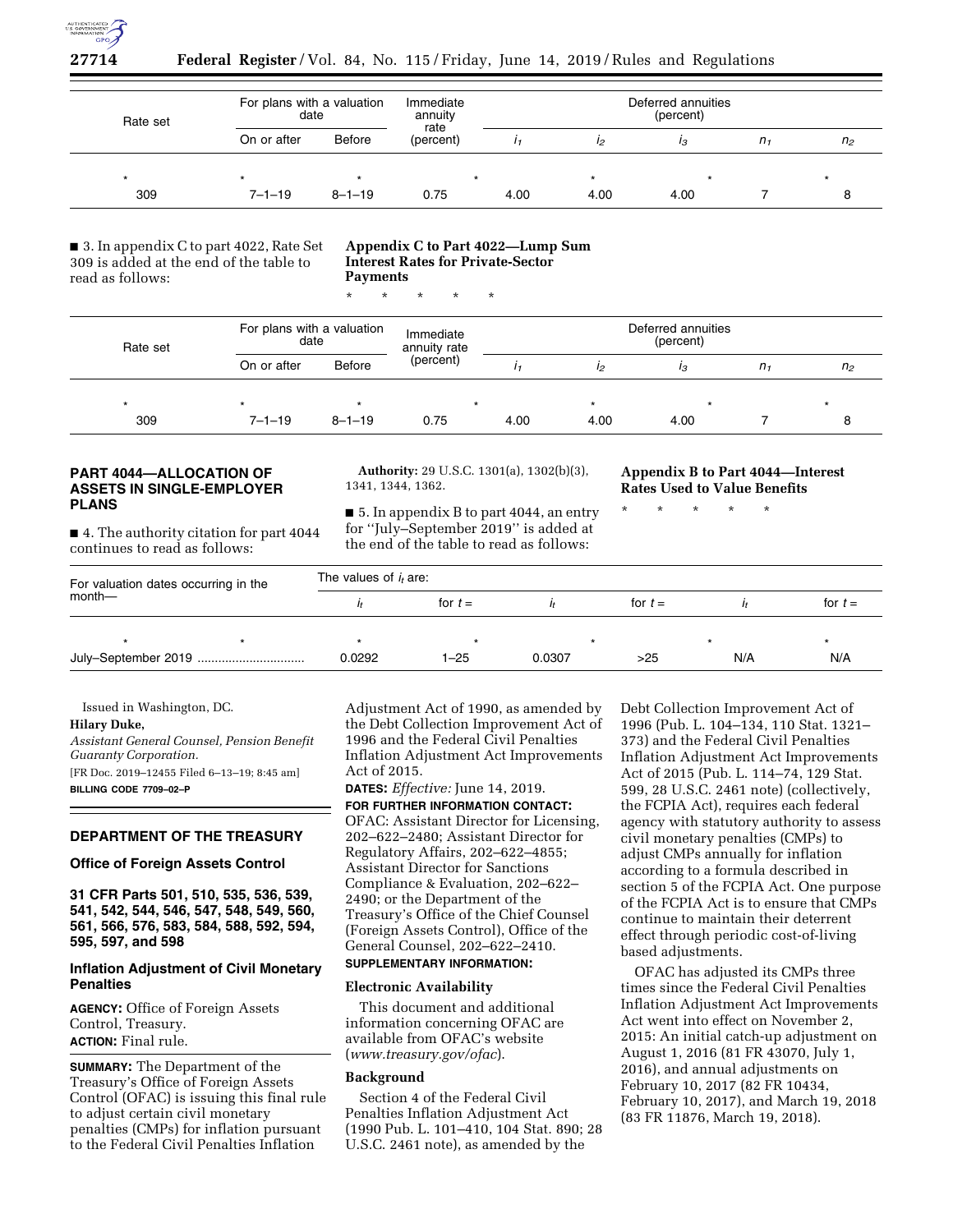#### *Method of Calculation*

The method of calculating CMP adjustments applied in this final rule is required by the FCPIA Act. Under the FCPIA Act and the Office of Management and Budget guidance required by the FCPIA Act, annual inflation adjustments subsequent to the initial catch-up adjustment are to be based on the percent change between the Consumer Price Index for all Urban Consumers (''CPI–U'') for the October preceding the date of the adjustment and the prior year's October CPI–U. As set forth in Office of Management and Budget Memorandum M–19–04 of December 14, 2018, the adjustment multiplier for 2019 is 1.02522. In order to complete the 2019 annual adjustment, each current CMP is multiplied by the 2019 adjustment multiplier. Under the FCPIA Act, any increase in CMP must be rounded to the nearest multiple of \$1.

### *New Penalty Amounts*

OFAC currently is authorized to impose CMPs pursuant to five statutes: The Trading With the Enemy Act (50 U.S.C. 4301–4341, at 4315) (TWEA); the International Emergency Economic Powers Act (50 U.S.C. 1701–1706, at 1705) (IEEPA); the Antiterrorism and Effective Death Penalty Act of 1996 (Pub. L. 104–132, 110 Stat. 1212–1319, at 1250; 18 U.S.C. 2339B) (AEDPA); the Foreign Narcotics Kingpin Designation Act (Pub. L. 106–120, 113 Stat. 1626– 1636, at 1632; 21 U.S.C. 1901–1908, at 1906) (FNKDA); and the Clean Diamond Trade Act (Pub. L. 108–19, 117 Stat. 631–637, at 634; 19 U.S.C. 3901–3913, at 3907) (CDTA).

The table below summarizes the existing and new maximum CMP amounts.

| Statute      | Existing<br>maximum<br><b>CMP</b><br>amount | Maximum<br>CMP amount<br>effective<br>June 14, 2019 |  |  |
|--------------|---------------------------------------------|-----------------------------------------------------|--|--|
| <b>TWEA</b>  | \$86.976                                    | \$89.170                                            |  |  |
| <b>IEEPA</b> | 295,141                                     | 302.584                                             |  |  |
| AEDPA        | 77.909                                      | 79.874                                              |  |  |
| <b>FNKDA</b> | 1,466,485                                   | 1,503,470                                           |  |  |
| CDTA         | 13.333                                      | 13.669                                              |  |  |

In addition to updating these maximum CMP amounts, OFAC is also updating a reference to one-half the IEEPA maximum CMP from \$147,571 to \$151,292.

# **Public Participation**

Because the amended regulations involve a foreign affairs function, the provisions of Executive Order 12866 and the Administrative Procedure Act (5 U.S.C. 553) requiring notice of proposed rulemaking, opportunity for public participation, and delay in effective date, as well as the provisions of Executive Order 13771, are inapplicable. Because no notice of proposed rulemaking is required for this rule, the Regulatory Flexibility Act (5 U.S.C. 601–612) does not apply.

# **Paperwork Reduction Act**

The Paperwork Reduction Act does not apply because this rule does not impose information collection requirements that would require the approval of the Office of Management and Budget under 44 U.S.C. 3501 *et seq.* 

**List of Subjects in 31 CFR Parts 501, 510, 535, 536, 539, 541, 542, 544, 546, 547, 548, 549, 560, 561, 566, 576, 583, 584, 588, 592, 594, 595, 597, and 598** 

Administrative practice and procedure, Banks, Banking, Blocking of assets, Exports, Foreign trade, Licensing, Penalties, Sanctions.

For the reasons set forth in the preamble, the Department of the Treasury's Office of Foreign Assets Control amends 31 CFR chapter V as follows:

# **PART 501—REPORTING, PROCEDURES AND PENALTIES REGULATIONS**

■ 1. The authority citation for part 501 continues to read as follows:

**Authority:** 8 U.S.C. 1189; 18 U.S.C. 2332d, 2339B; 19 U.S.C. 3901–3913; 21 U.S.C. 1901– 1908; 22 U.S.C. 287c; 22 U.S.C. 2370(a), 6009, 6032, 7205; 28 U.S.C. 2461 note; 31 U.S.C. 321(b); 50 U.S.C. 1701–1706; 50 U.S.C. App. 1–44.

### **Subpart D—Trading With the Enemy Act (TWEA) Penalties**

#### **§ 501.701 [Amended]**

 $\blacksquare$  2. Amend § 501.701 as follows:

 $\blacksquare$  a. Remove the note to paragraph (a)(1). ■ b. In paragraph (a)(3), remove ''\$86,976'' and add in its place ''\$89,170''.

■ 3. Amend appendix A to part 501 as follows:

■ a. In paragraph V.B.2.a.i., remove ''\$147,571'' and add in its place ''\$151,292'', and remove ''\$295,141'' and add in its place ''\$302,584''.

■ b. In paragraph V.B.2.a.ii., remove ''\$295,141'' in all three locations where it appears, and add in its place in all three locations ''\$302,584''.

■ c. Redesignate the note to paragraph (a) of section V.B.2.a. as paragraph V.B.2.a.v.

■ d. Revise newly redesignated paragraph V.B.2.a.v.

■ e. Designate the undesignated paragraph after newly redesignated paragraph V.B.2.a.v., which starts with ''The following Matrix represents the base amount of the proposed civil penalty'' and contains a table titled ''Base Penalty Matrix,'' as V.B.2.a.vi.

f. Revise newly redesignated paragraph V.B.2.a.vi.

The revisions read as follows:

### **Appendix A to Part 501—Economic Sanctions Enforcement Guidelines**

\* \* \* \* \*

 $2. * * * *$ 

v. The applicable statutory maximum civil penalty per violation for each statute enforced by OFAC is as follows: International Emergency Economic Powers Act (IEEPA) greater of \$302,584 or twice the amount of the underlying transaction; Trading with the Enemy Act (TWEA)—\$89,170; Foreign Narcotics Kingpin Designation Act (FNKDA)—\$1,503,470; Antiterrorism and Effective Death Penalty Act of 1996 (AEDPA)—greater of \$79,874 or twice the amount of which a financial institution was required to retain possession or control; and Clean Diamond Trade Act (CDTA)—\$13,669. The civil penalty amounts authorized under these statutes are subject to adjustment pursuant to the Federal Civil Penalties Inflation Adjustment Act of 1990 (Pub. L. 101–410, as amended, 28 U.S.C. 2461 note).

vi. The following matrix represents the base amount of the proposed civil penalty for each category of violation:

V. \* \* \*  $B. * * * *$ 

a. \* \* \*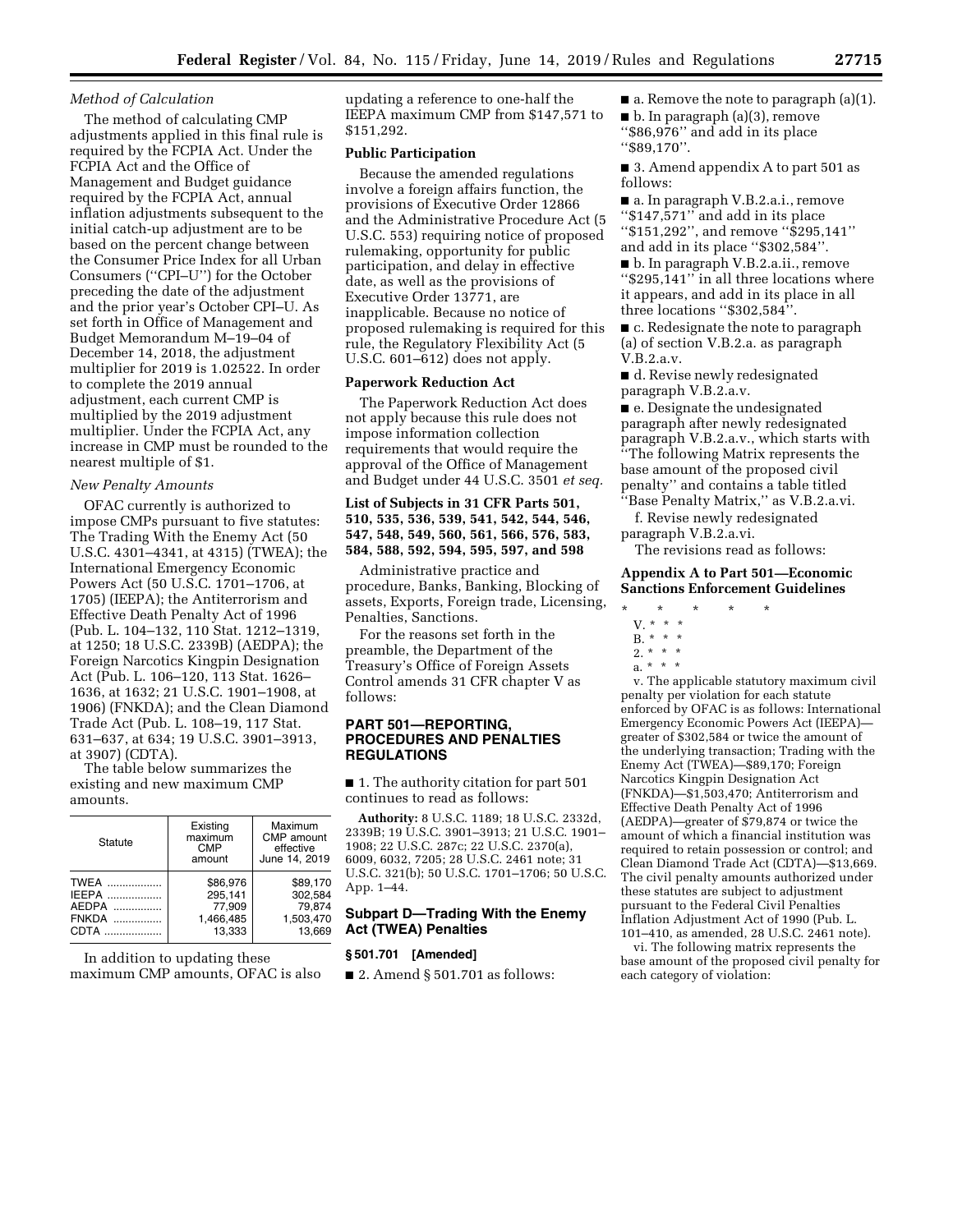# **BASE PENALTY MATRIX**



# **Egregious Case**

# **PART 510—NORTH KOREA SANCTIONS REGULATIONS**

\* \* \* \* \*

■ 4. The authority citation for part 510 continues to read as follows:

**Authority:** 3 U.S.C. 301; 31 U.S.C. 321(b); 50 U.S.C. 1601–1651, 1701–1706; 22 U.S.C. 287c; Pub. L. 101–410, 104 Stat. 890 (28 U.S.C. 2461 note); Pub. L. 110–96, 121 Stat. 1011 (50 U.S.C. 1705 note); Pub. L. 114–122, 130 Stat. 93 (22 U.S.C. 9201–9255); Pub. L. 115–44, 131 Stat 886 (22 U.S.C. 9201 note); E.O. 13466, 73 FR 36787, June 27, 2008, 3 CFR, 2008 Comp., p. 195; E.O. 13551, 75 FR 53837, September 1, 2010; E.O. 13570, 76 FR 22291, April 20, 2011; E.O. 13687, 80 FR 819, January 6, 2015; E.O. 13722, 81 FR 14943, March 18, 2016; E.O. 13810, 82 FR 44705, September 25, 2017.

# **Subpart G—Penalties**

#### **§ 510.701 [Amended]**

■ 5. Amend § 510.701 as follows: ■ a. Redesignate paragraph (a)(2) as paragraph (a)(3).

■ b. Redesignate Note 1 to paragraph  $(a)(1)$  as paragraph  $(a)(2)$ .

■ c. In newly redesignated paragraph

(a)(2), remove " $$295,141"$  and add in its place ''\$302,584''.

# **PART 535—IRANIAN ASSETS CONTROL REGULATIONS**

■ 6. The authority citation for part 535 continues to read as follows:

**Authority:** 3 U.S.C. 301; 18 U.S.C. 2332d; 31 U.S.C. 321(b); 50 U.S.C. 1601–1651, 1701– 1706; Pub. L. 101–410, 104 Stat. 890 (28 U.S.C. 2461 note); Pub. L. 110–96, 121 Stat. 1011; E.O. 12170, 44 FR 65729, 3 CFR, 1979 Comp., p. 457; E.O. 12205, 45 FR 24099, 3 CFR, 1980 Comp., p. 248; E.O. 12211, 45 FR 26685, 3 CFR, 1980 Comp., p. 253; E.O. 12276, 46 FR 7913, 3 CFR, 1981 Comp., p. 104; E.O. 12279, 46 FR 7919, 3 CFR, 1981 Comp., p. 109; E.O. 12280, 46 FR 7921, 3 CFR, 1981 Comp., p. 110; E.O. 12281, 46 FR 7923, 3 CFR, 1981 Comp., p. 112; E.O. 12282, 46 FR 7925, 3 CFR, 1981 Comp., p. 113; E.O. 12283, 46 FR 7927, 3 CFR, 1981 Comp., p. 114; and E.O. 12294, 46 FR 14111, 3 CFR, 1981 Comp., p. 139.

### **Subpart G—Penalties**

### **§ 535.701 [Amended]**

- 7. Amend § 535.701 as follows:
- a. Redesignate paragraph (a)(2) as paragraph (a)(3).
- b. Redesignate the note to paragraph  $(a)(1)$  as paragraph  $(a)(2)$ .

■ c. In newly redesignated paragraph  $(a)(2)$ , remove "\$295,141" and add in its place ''\$302,584''.

# **PART 536—NARCOTICS TRAFFICKING SANCTIONS REGULATIONS**

■ 8. The authority citation for part 536 continues to read as follows:

**Authority:** 3 U.S.C. 301; 31 U.S.C. 321(b); 50 U.S.C. 1601–1651, 1701–1706; Pub. L. 101–410, 104 Stat. 890 (28 U.S.C. 2461 note); Pub. L. 110–96, 121 Stat. 1011; E.O. 12978,

60 FR 54579, 3 CFR, 1995 Comp., p. 415; E.O. 13286, 68 FR 10619, 3 CFR, 2003 Comp., p. 166.

### **Subpart G—Penalties**

### **§ 536.701 [Amended]**

■ 9. Amend § 536.701 as follows:

- a. Redesignate paragraph (a)(2) as
- paragraph (a)(3).
- b. Redesignate the note to paragraph  $(a)(1)$  as paragraph  $(a)(2)$ .

■ c. In newly redesignated paragraph (a)(2), remove " $$295,141"$  and add in its place ''\$302,584''.

# **PART 539—WEAPONS OF MASS DESTRUCTION TRADE CONTROL REGULATIONS**

■ 10. The authority citation for part 539 continues to read as follows:

**Authority:** 3 U.S.C. 301; 22 U.S.C. 2751– 2799aa–2; 31 U.S.C. 321(b); 50 U.S.C. 1601– 1651, 1701–1706; Pub. L. 101–410, 104 Stat. 890 (28 U.S.C. 2461 note); Pub. L. 110–96, 121 Stat. 1011; E.O. 12938, 59 FR 59099, 3 CFR, 1994 Comp., p. 950; E.O. 13094, 63 FR 40803, 3 CFR, 1998 Comp., p. 200.

# **Subpart G—Penalties**

#### **§ 539.701 [Amended]**

■ 11. Amend § 539.701 as follows:

■ a. Redesignate paragraph (a)(2) as paragraph (a)(3).

■ b. Redesignate the note to paragraph

 $(a)(1)$  as paragraph  $(a)(2)$ .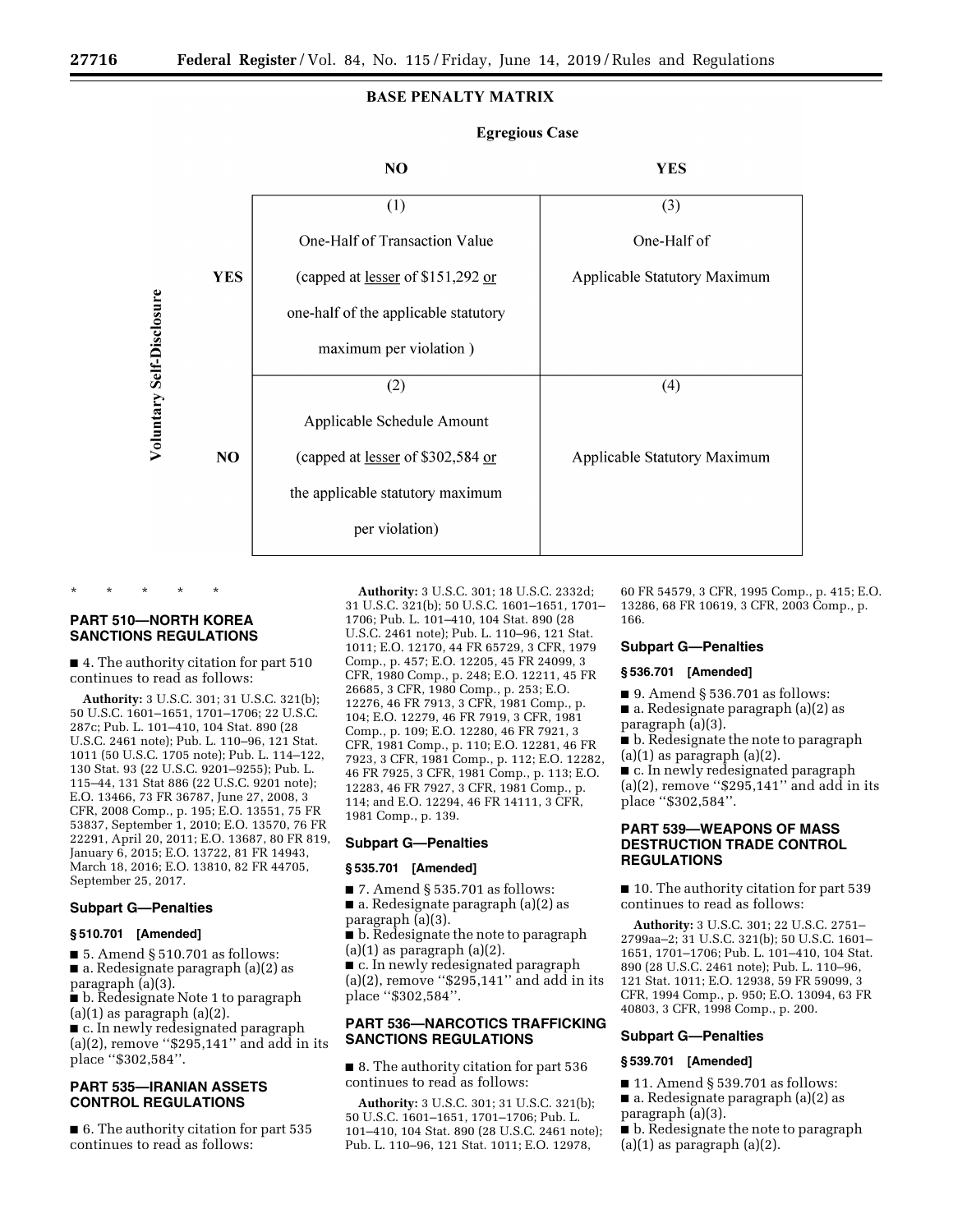■ c. In newly redesignated paragraph  $(a)(2)$ , remove "\$295,141" and add in its place ''\$302,584''.

## **PART 541—ZIMBABWE SANCTIONS REGULATIONS**

■ 12. The authority citation for part 541 continues to read as follows:

**Authority:** 3. U.S.C. 301; 31 U.S.C. 321(b); 50 U.S.C. 1601–1651, 1701–1706; Pub. L. 101–410, 104 Stat. 890 (28 U.S.C. 2461 note); Pub. L. 110–96, 121 Stat. 1011 (50 U.S.C. 1705 note); E.O. 13288, 68 FR 11457, 3 CFR, 2003 Comp., p. 186; E.O. 13391, 70 FR 71201, 3 CFR, 2005 Comp., p. 206; E.O. 13469, 73 FR 43841, 3 CFR, 2008 Comp., p. 1025

#### **Subpart G—Penalties**

### **§ 541.701 [Amended]**

■ 13. Amend § 541.701 as follows: ■ a. Redesignate paragraph (a)(2) as paragraph (a)(3).

■ b. Redesignate the note to paragraph  $(a)(1)$  as paragraph  $(a)(2)$ .

■ c. In newly redesignated paragraph (a)(2), remove " $$295,141"$  and add in its place ''\$302,584''.

# **PART 542—SYRIAN SANCTIONS REGULATIONS**

■ 14. The authority citation for part 542 continues to read as follows:

**Authority:** 3 U.S.C. 301; 31 U.S.C. 321(b); 18 U.S.C. 2332d; 22 U.S.C. 287c; 50 U.S.C. 1601–1651, 1701–1706; Pub. L. 101–410, 104 Stat. 890 (28 U.S.C. 2461 note); Pub. L. 110– 96, 121 Stat. 1011 (50 U.S.C. 1701 note); E.O. 13338, 69 FR 26751, 3 CFR, 2004 Comp., p. 168; E.O. 13399, 71 FR 25059, 3 CFR, 2006 Comp., p. 218; E.O. 13460, 73 FR 8991, 3 CFR 2008 Comp., p. 181; E.O. 13572, 76 FR 24787, 3 CFR 2011 Comp., p. 236; E.O. 13573, 76 FR 29143, 3 CFR 2011 Comp., p. 241; E.O. 13582, 76 FR 52209, 3 CFR 2011 Comp., p. 264; E.O. 13606, 77 FR 24571, 3 CFR 2012 Comp., p. 243.

# **Subpart G—Penalties**

#### **§ 542.701 [Amended]**

■ 15. Amend § 542.701 as follows: ■ a. Redesignate paragraph (a)(2) as paragraph (a)(3).

■ b. Redesignate the note to paragraph

 $(a)(1)$  as paragraph  $(a)(2)$ .

■ c. In newly redesignated paragraph (a)(2), remove ''\$295,141'' and add in its place ''\$302,584''.

# **PART 544—WEAPONS OF MASS DESTRUCTION PROLIFERATORS SANCTIONS REGULATIONS**

■ 16. The authority citation for part 544 continues to read as follows:

**Authority:** 3 U.S.C. 301; 31 U.S.C. 321(b); 50 U.S.C. 1601–1651, 1701–1706; Public Law 101–410, 104 Stat. 890 (28 U.S.C. 2461 note); Public Law 110–96, 121 Stat. 1011; E.O.

12938, 59 FR 59099, 3 CFR, 1994 Comp., p. 950; E.O. 13094, 63 FR 40803, 3 CFR, 1998 Comp., p. 200; E.O. 13382, 70 FR 38567, 3 CFR, 2005 Comp., p. 170.

#### **Subpart G—Penalties**

#### **§ 544.701 [Amended]**

 $\blacksquare$  17. Amend § 544.701 as follows:  $\blacksquare$  a. Redesignate paragraph (a)(2) as paragraph (a)(3).

■ b. Redesignate the note to paragraph  $(a)(1)$  as paragraph  $(a)(2)$ .

■ c. In newly redesignated paragraph (a)(2), remove " $$295,141"$  and add in its place ''\$302,584''.

# **PART 546—DARFUR SANCTIONS REGULATIONS**

■ 18. The authority citation for part 546 continues to read as follows:

**Authority:** 3 U.S.C. 301; 31 U.S.C. 321(b); 50 U.S.C. 1601–1651, 1701–1706; 22 U.S.C. 287c; Pub. L. 101–410, 104 Stat. 890 (28 U.S.C. 2461 note); Pub. L. 110–96, 121 Stat. 1011 (50 U.S.C. 1705 note); E.O. 13067, 62 FR 59989, 3 CFR, 1997 Comp., p. 230; E.O. 13400, 71 FR 25483, 3 CFR, 2006 Comp., p. 220.

#### **Subpart G—Penalties**

#### **§ 546.701 [Amended]**

■ 19. Amend § 546.701 as follows:

■ a. Redesignate paragraph (a)(2) as paragraph (a)(3).

■ b. Redesignate the note to paragraph  $(a)(1)$  as paragraph  $(a)(2)$ .

■ c. In newly redesignated paragraph  $(a)(2)$ , remove "\$295,141" and add in its place ''\$302,584''.

# **PART 547—DEMOCRATIC REPUBLIC OF THE CONGO SANCTIONS REGULATIONS**

■ 20. The authority citation for part 547 continues to read as follows:

**Authority:** 3 U.S.C. 301; 31 U.S.C. 321(b); 50 U.S.C. 1601–1651, 1701–1706; 22 U.S.C. 287c; Pub. L. 101–410, 104 Stat. 890 (28 U.S.C. 2461 note); Pub. L. 110–96, 121 Stat. 1011 (50 U.S.C. 1705 note); E.O. 13413, 71 FR 64105, 3 CFR, 2006 Comp., p. 247; E.O. 13671, 79 FR 39949, 3 CFR, 2015 Comp., p. 280.

#### **Subpart G—Penalties**

### **§ 547.701 [Amended]**

 $\blacksquare$  21. Amend § 547.701 as follows:  $\blacksquare$  a. Redesignate paragraph (a)(2) as

paragraph (a)(3).

■ b. Redesignate Note 1 to paragraph  $(a)(1)$  as paragraph  $(a)(2)$ .

■ c. In newly redesignated paragraph (a)(2), remove " $$295,141"$  and add in its place ''\$302,584''.

# **PART 548—BELARUS SANCTIONS REGULATIONS**

■ 22. The authority citation for part 548 continues to read as follows:

**Authority:** 3 U.S.C. 301; 31 U.S.C. 321(b); 50 U.S.C. 1601–1651, 1701–1706; Pub. L. 101–410, 104 Stat. 890 (28 U.S.C. 2461 note); Pub. L. 110–96, 121 Stat. 1011 (50 U.S.C. 1705 note); E.O. 13405, 71 FR 35485; 3 CFR, 2007 Comp., p. 231.

## **Subpart G—Penalties**

#### **§ 548.701 [Amended]**

■ 23. Amend § 548.701 as follows:

 $\blacksquare$  a. Redesignate paragraph (a)(2) as paragraph (a)(3).

■ b. Redesignate the note to paragraph  $(a)(1)$  as paragraph  $(a)(2)$ .

■ c. In newly redesignated paragraph (a)(2), remove ''\$295,141'' and add in its place ''\$302,584''.

# **PART 549—LEBANON SANCTIONS REGULATIONS**

■ 24. The authority citation for part 549 continues to read as follows:

**Authority:** 3 U.S.C. 301; 31 U.S.C. 321(b); 50 U.S.C. 1601–1651, 1701–1706; Pub. L. 101–410, 104 Stat. 890 (28 U.S.C. 2461 note); Pub. L. 110–96, 121 Stat. 1011 (50 U.S.C. 1705 note); E.O. 13441, 72 FR 43499, 3 CFR, 2008 Comp., p. 232.

# **Subpart G—Penalties**

# **§ 549.701 [Amended]**

■ 25. Amend § 549.701 as follows:

■ a. Redesignate paragraph (a)(2) as paragraph (a)(3).

■ b. Redesignate the note to paragraph  $(a)(1)$  as paragraph  $(a)(2)$ .

■ c. In newly redesignated paragraph  $(a)(2)$ , remove "\$295,141" and add in its place ''\$302,584''.

# **PART 560—IRANIAN TRANSACTIONS AND SANCTIONS REGULATIONS**

■ 26. The authority citation for part 560 continues to read as follows:

**Authority:** 3 U.S.C. 301; 18 U.S.C. 2339B, 2332d; 22 U.S.C. 2349aa–9; 22 U.S.C. 7201– 7211; 31 U.S.C. 321(b); 50 U.S.C. 1601–1651, 1701–1706; Pub. L. 101–410, 104 Stat. 890 (28 U.S.C. 2461 note); Pub. L. 110–96, 121 Stat. 1011 (50 U.S.C. 1705 note); Pub. L. 111– 195, 124 Stat. 1312 (22 U.S.C. 8501–8551); Pub. L. 112–81, 125 Stat. 1298 (22 U.S.C. 8513a); Pub. L. 112–158, 126 Stat. 1214 (22 U.S.C. 8701–8795); E.O. 12613, 52 FR 41940, 3 CFR, 1987 Comp., p. 256; E.O. 12957, 60 FR 14615, 3 CFR, 1995 Comp., p. 332; E.O. 12959, 60 FR 24757, 3 CFR, 1995 Comp., p. 356; E.O. 13059, 62 FR 44531, 3 CFR, 1997 Comp., p. 217; E.O. 13599, 77 FR 6659, 3 CFR, 2012 Comp., p. 215; E.O. 13846, 83 FR 38939.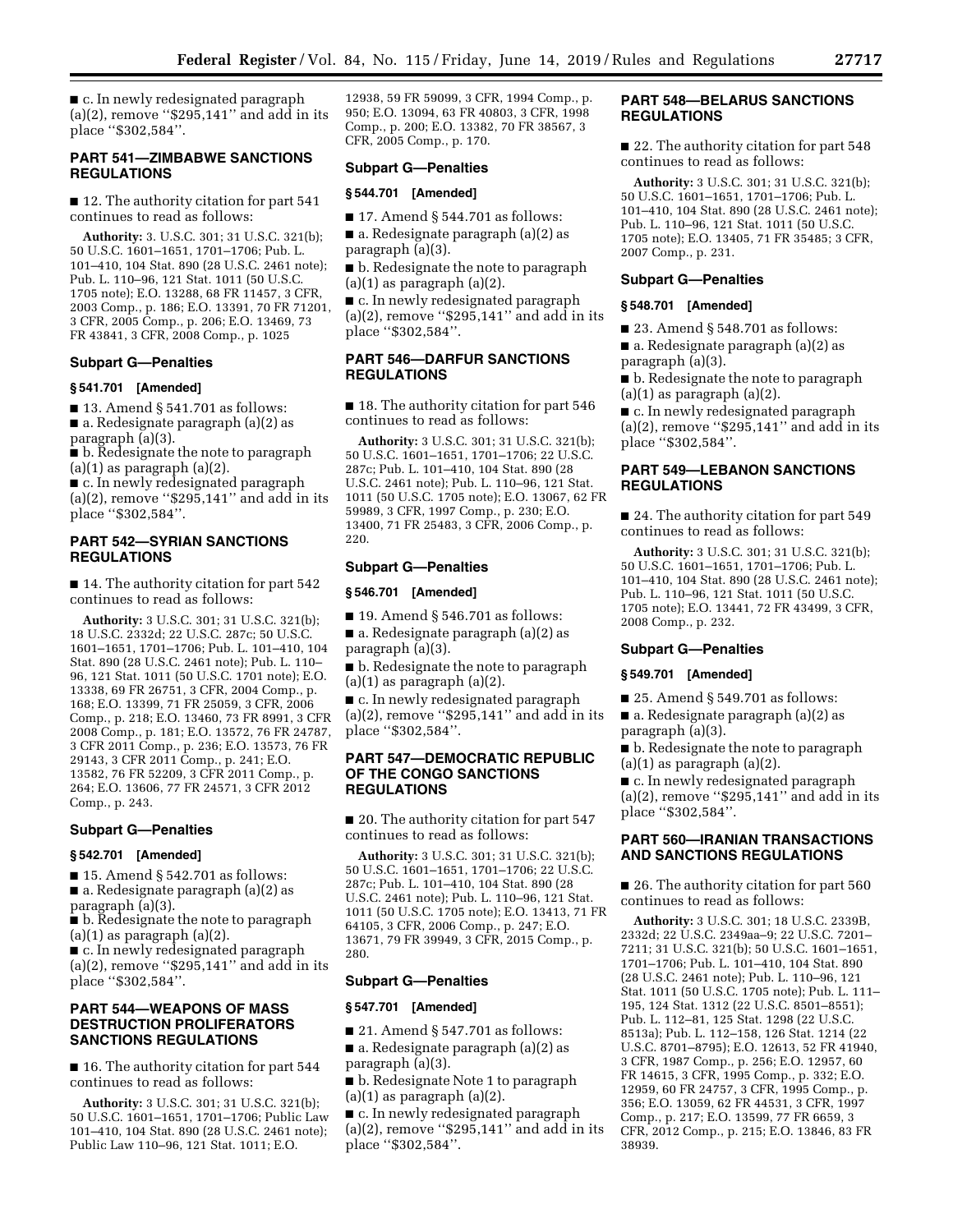#### **Subpart G—Penalties**

### **§ 560.701 [Amended]**

■ 27. Amend § 560.701 as follows: ■ a. Redesignate paragraph (a)(2) as paragraph (a)(3).

■ b. Redesignate the note to paragraph  $(a)(1)$  as paragraph  $(a)(2)$ .

■ c. In newly redesignated paragraph  $(a)(2)$ , remove "\$295,141" and add in its place ''\$302,584''.

# **PART 561—IRANIAN FINANCIAL SANCTIONS REGULATIONS**

■ 28. The authority citation for part 561 continues to read as follows:

**Authority:** 3 U.S.C. 301; 31 U.S.C. 321(b); 50 U.S.C. 1601–1651, 1701–1706; Pub. L. 101–410, 104 Stat. 890 (28 U.S.C. 2461 note); Pub. L. 110–96, 121 Stat. 1011 (50 U.S.C. 1705 note); Pub. L. 111–195, 124 Stat. 1312 (22 U.S.C. 8501–8551); Pub. L. 112–81, 125 Stat. 1298 (22 U.S.C. 8513a); Pub. L. 112–158, 126 Stat. 1214 (22 U.S.C. 8701–8795); E.O. 12957, 60 FR 14615, 3 CFR, 1995 Comp., p. 332; E.O. 13553, 75 FR 60567, 3 CFR, 2010 Comp., p. 253; E.O. 13599, 77 FR 6659, February 8, 2012; E.O. 13622, 77 FR 45897, August 2, 2012; E.O. 13628, 77 FR 62139, October 12, 2012.

# **Subpart G—Penalties**

### **§ 561.701 [Amended]**

■ 29. Amend § 561.701 as follow:

■ a. Redesignate the note to paragraph (a) as paragraph (a)(4).

■ b. In newly redesignated paragraph  $(a)(4)$ , remove "\$295,141" and add in its place ''\$302,584''.

### **PART 566—HIZBALLAH FINANCIAL SANCTIONS REGULATIONS**

■ 30. The authority citation for part 566 continues to read as follows:

**Authority:** 3 U.S.C. 301; 31 U.S.C. 321(b); 50 U.S.C. 1601–1651, 1701–1706; Pub. L. 101–410, 104 Stat. 890 (28 U.S.C. 2461 note); Pub. L. 110–96, 121 Stat. 1011 (50 U.S.C. 1705 note); Pub. L. 114–102.

# **Subpart G—Penalties**

### **§ 566.701 [Amended]**

 $\blacksquare$  31. Amend § 566.701 as follows: ■ a. Redesignate paragraphs (b) through (e) as paragraphs (c) through (f). ■ b. Redesignate the note to paragraph

(a) as paragraph (b).

■ c. In newly redesignated paragraph (b), remove ''\$295,141'' and add in its place ''\$302,584''.

# **PART 576—IRAQ STABILIZATION AND INSURGENCY SANCTIONS REGULATIONS**

■ 32. The authority citation for part 576 continues to read as follows:

**Authority:** 3 U.S.C. 301; 22 U.S.C. 287c; 31 U.S.C. 321(b); 50 U.S.C. 1601–1651, 1701– 1706; Pub. L. 110–96, 121 Stat. 1011; E.O. 13303, 68 FR 31931, 3 CFR, 2003 Comp., p. 227; E.O. 13315, 68 FR 52315, 3 CFR, 2003 Comp., p. 252; E.O. 13350, 69 FR 46055, 3 CFR, 2004 Comp., p. 196; E.O. 13364, 69 FR 70177, 3 CFR, 2004 Comp., p. 236; E.O. 13438, 72 FR 39719, 3 CFR, 2007 Comp., p. 224; E.O. 13668, 79 FR 31019, 3 CFR, 2014 Comp., p. 248.

#### **Subpart G—Penalties**

### **§ 576.701 [Amended]**

■ 33. Amend § 576.701 as follows:  $\blacksquare$  a. Redesignate paragraph (a)(2) as paragraph (a)(3).

■ b. Redesignate the note to paragraph  $(a)(1)$  as paragraph  $(a)(2)$ .

■ c. In newly redesignated paragraph  $(a)(2)$ , remove "\$295,141" and add in its

place ''\$302,584''.

# **PART 583—GLOBAL MAGNITSKY SANCTIONS REGULATIONS**

■ 34. The authority citation for part 583 continues to read as follows:

**Authority:** 3 U.S.C. 301; 31 U.S.C. 321(b); 50 U.S.C. 1601–1651, 1701–1706; Pub. L. 101–410, 104 Stat. 890 (28 U.S.C. 2461 note); Pub. L. 110–96, 121 Stat. 1011 (50 U.S.C. 1705 note); Pub. L. 114–328, Title XII, Subtitle F, 130 Stat. 2533 (22 U.S.C. 2656 note); E.O. 13818, 82 FR 60839, December 26, 2017.

 $\blacksquare$  35. In § 583.701, add paragraph (c) to read as follows:

### **§ 583.701 Penalties and Findings of Violation.**

\* \* \* \* \* (c) IEEPA provides for a maximum civil penalty not to exceed the greater of \$302,584 or an amount that is twice the amount of the transaction that is the basis of the violation with respect to which the penalty is imposed.

# **PART 584—MAGNITSKY ACT SANCTIONS REGULATIONS**

■ 36. The authority citation for part 584 continues to read as follows:

**Authority:** 3 U.S.C. 301; 31 U.S.C. 321(b); 50 U.S.C. 1601–1651, 1701–1706; Pub. L. 101–410, 104 Stat. 890 (28 U.S.C. 2461 note); Pub. L. 110–96, 121 Stat. 1011 (50 U.S.C. 1705 note); Pub. L. 112–208, 126 Stat. 1502 (22 U.S.C. 5811 note).

#### **§ 584.701 [Amended]**

■ 37. Amend § 584.701 as follows:  $\blacksquare$  a. Redesignate paragraph (a)(2) as paragraph (a)(3).

■ b. Redesignate the note to paragraph  $(a)(1)$  as paragraph  $(a)(2)$ .

■ c. In newly redesignated paragraph (a)(2), remove " $$295,141"$  and add in its place ''\$302,584''.

# **PART 588—WESTERN BALKANS STABILIZATION REGULATIONS**

■ 38. The authority citation for part 588 continues to read as follows:

**Authority:** 3 U.S.C. 301; 31 U.S.C. 321(b); 50 U.S.C. 1601–1651, 1701–1706; Pub. L. 101–410, 104 Stat. 890 (28 U.S.C. 2461 note); Pub. L. 110–96, 121 Stat. 1011 (50 U.S.C. 1705 note); E.O. 13219, 66 FR 34777, 3 CFR, 2001 Comp., p. 778; E.O. 13304, 68 FR 32315, 3 CFR, 2004 Comp. p. 229.

# **Subpart G—Penalties**

# **§ 588.701 [Amended]**

■ 39. Amend § 588.701 as follows:

■ a. Redesignate paragraph (a)(2) as

paragraph (a)(3).

■ b. Redesignate the note to paragraph  $(a)(1)$  as paragraph  $(a)(2)$ .

■ c. In newly redesignated paragraph  $(a)(2)$ , remove "\$295,141" and add in its place ''\$302,584''.

# **PART 592—ROUGH DIAMONDS CONTROL REGULATIONS**

■ 40. The authority citation for part 592 continues to read as follows:

**Authority:** 3 U.S.C. 301; 31 U.S.C. 321(b); Pub. L. 108–19, 117 Stat. 631 (19 U.S.C. 3901–3913); E.O. 13312, 68 FR 45151 3 CFR, 2003 Comp., p. 246.

### **Subpart F—Penalties**

#### **§ 592.601 [Amended]**

■ 41. Amend § 592.601 as follows:

■ a. Redesignate paragraphs (a)(2) and

 $(3)$  as paragraphs  $(a)(3)$  and  $(4)$ .

■ b. Redesignate the note to paragraph (a)(1) as paragraph (a)(2).

■ c. In newly redesignated paragraph

 $(a)(2)$  remove "\$13,333" and add in its place ''\$13,669''.

# **PART 594—GLOBAL TERRORISM SANCTIONS REGULATIONS**

■ 42. The authority citation for part 594 continues to read as follows:

**Authority:** 3 U.S.C. 301; 22 U.S.C. 287c; 31 U.S.C. 321(b); 50 U.S.C. 1601–1651, 1701– 1706; Pub. L. 101–410, 104 Stat. 890 (28 U.S.C. 2461 note); Pub. L. 110–96, 121 Stat. 1011; Pub. L. 115–44, 131 Stat. 886 (22 U.S.C. 9401 *et seq.*), E.O. 13224, 66 FR 49079, 3 CFR, 2001 Comp., p. 786; E.O. 13268, 67 FR 44751, 3 CFR, 2002 Comp., p. 240; E.O. 13284, 68 FR 4075, 3 CFR, 2003 Comp., p. 161; E.O. 13372, 70 FR 8499, 3 CFR, 2006 Comp., p. 159.

#### **Subpart G—Penalties**

#### **§ 594.701 [Amended]**

■ 43. Amend § 594.701 as follows:

■ a. Redesignate paragraph (a)(2) as

paragraph (a)(3).

■ b. Redesignate the note to paragraph  $(a)(1)$  as paragraph  $(a)(2)$ .